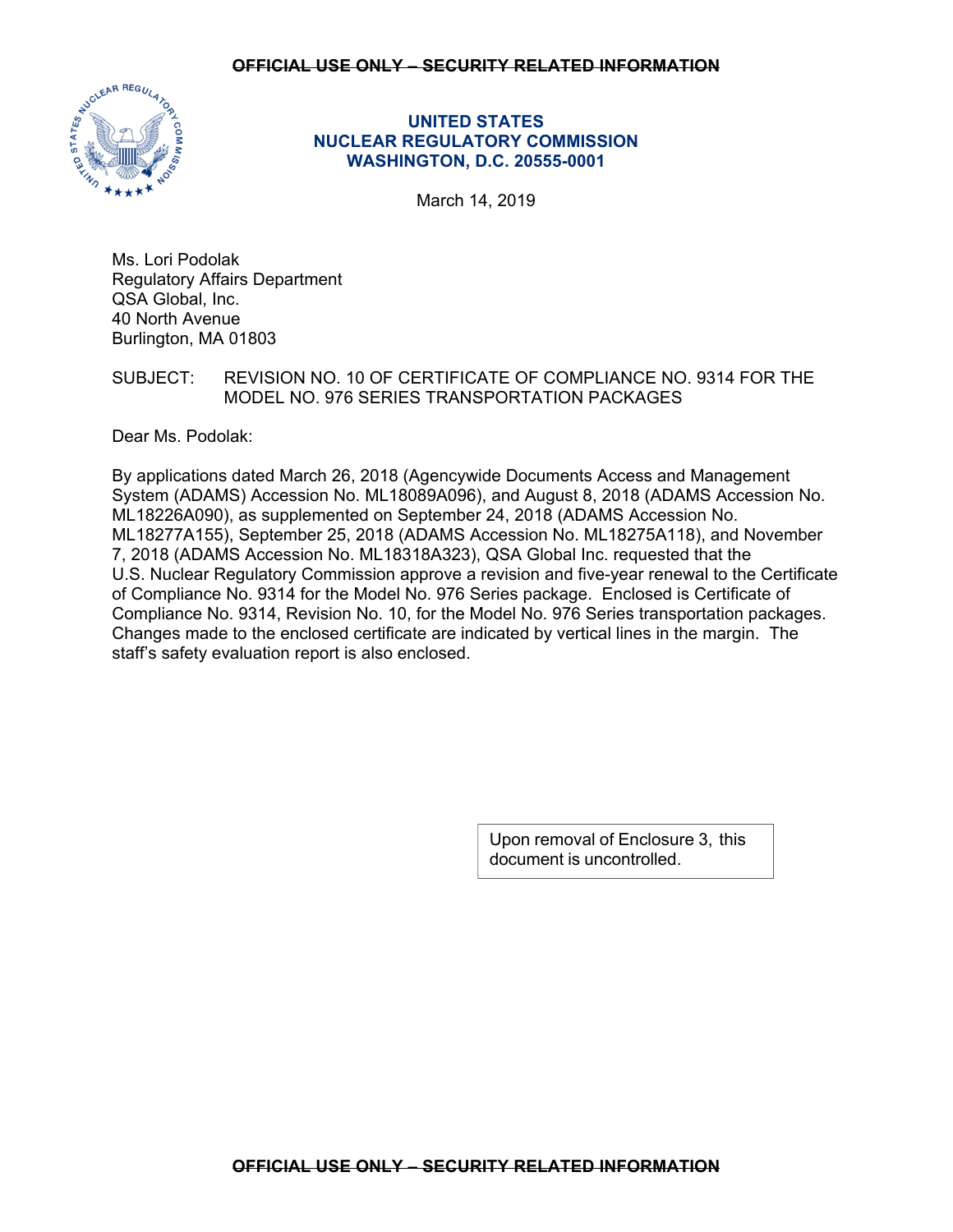#### **OFFICIAL USE ONLY – SECURITY RELATED INFORMATION**

L. Podolak - 2 -

 If you have any questions regarding this certificate, you may contact me or Nishka Devaser of my staff at (301) 415-5196.

Sincerely,

## **/RA/**

Ilka Berrios, Chief (Acting) Spent Fuel Licensing Branch Division of Spent Fuel Management Office of Nuclear Material Safety and Safeguards

Docket No. 71-9314 EPID Nos. L-2018-LLA-0113 and L-2018-RNW-0009

Enclosures:

- 1. Certificate of Compliance No. 9314, Rev. No. 10
- 2. Safety Evaluation Report
- 3. Registered Users

cc w/encls: R. Boyle, Department of Transportation J. Shuler, Department of Energy, c/o L. F. Gelder